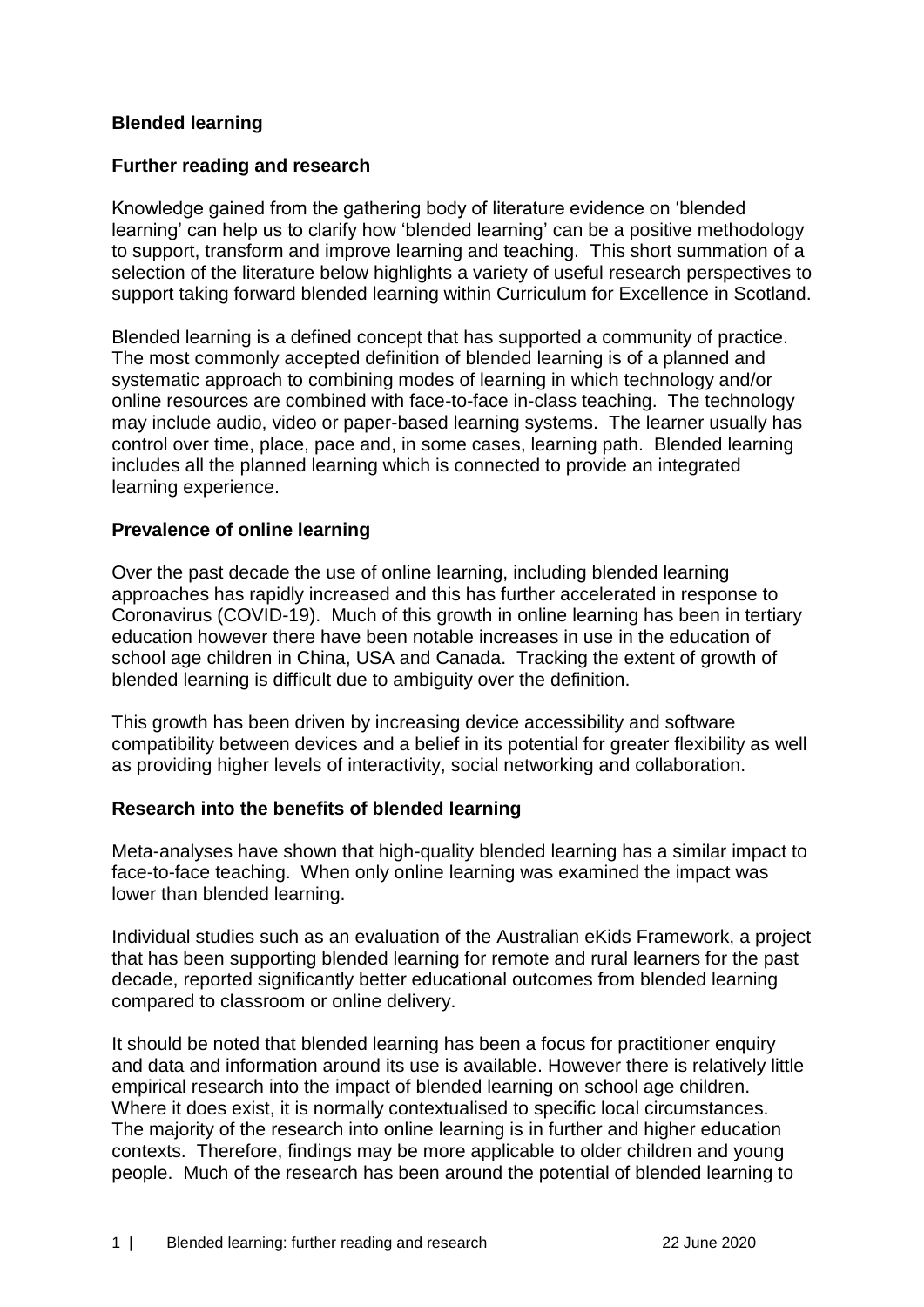improve outcomes and models of blended learning. Research in schools in the US is largely around forms of blended learning that involve computer based instruction systems that supplement face-to-face teaching. There are very few studies on the use of blended learning in early years/lower primary school settings.

According to the US Department of Education (Means, Toyama, Murphy, Bakia, and Jones, 2009), a blend of classroom and web-based teaching and learning offers access to the widest range of learning and methodology for developing student skills and expertise as learners (Cleveland-Innes, 2017). Many findings on blended learning show an increase in learners' ability to learn collaboratively, think creatively, study independently and tailor their own learning experiences to meet their individual needs. In their guidebook 'Guide to Blended learning' information is provided about some of the technology tools that can be used to support in-person delivery in a seamless, blended way. Through careful, thoughtful blending and with consideration for technological skill levels and internet access, learning for anyone can now take place with greater flexibility and convenience.

Creating communities of inquiry in blended learning is developing to be one of the most researched pedagogical approaches in universities. In 2000, Garrison, Anderson and Archer published a theoretical framework developed to structure the process of learning in an online or blended environment. The Community of Inquiry (CoI), a model of inquiry-based teaching and learning, is based on the work of John Dewey and constructivist views of experiential learning. The original Garrison, Anderson and Archer (2000) article sited below, explaining this framework has been cited in the scholarly literature over 4,000 times.

## **Models of blended learning**

Below are eight sample configurations of blended learning activities, offered by O'Connell (2016). They support teachers to consider these examples of blended learning that can be shaped to fit any teaching and learning situation.

**1. Blended face-to-face class** is based in the classroom, although a significant amount of classroom time has been replaced by online activities. Classroom time is required for this model, while online activities are used to supplement the in-person classes; readings, quizzes or other assessments are done online at home. This model allows children and young people to share more high-value instructional time because class time is used for higher-order learning activities such as discussions and group projects.

**2. Blended online class**: This is sometimes referred to as the "online driver model," this type of class is the inverse of the blended face-to-face class. The class is mostly conducted online, but there are some required in-person activities such as lectures or labs.

**3. The flipped classroom**: The flipped classroom reverses the traditional class structure of listening in class and completing homework activities at home. Students in flipped classes watch a short video online and come into the classroom to complete activities such as group work, projects or other exercises. The flipped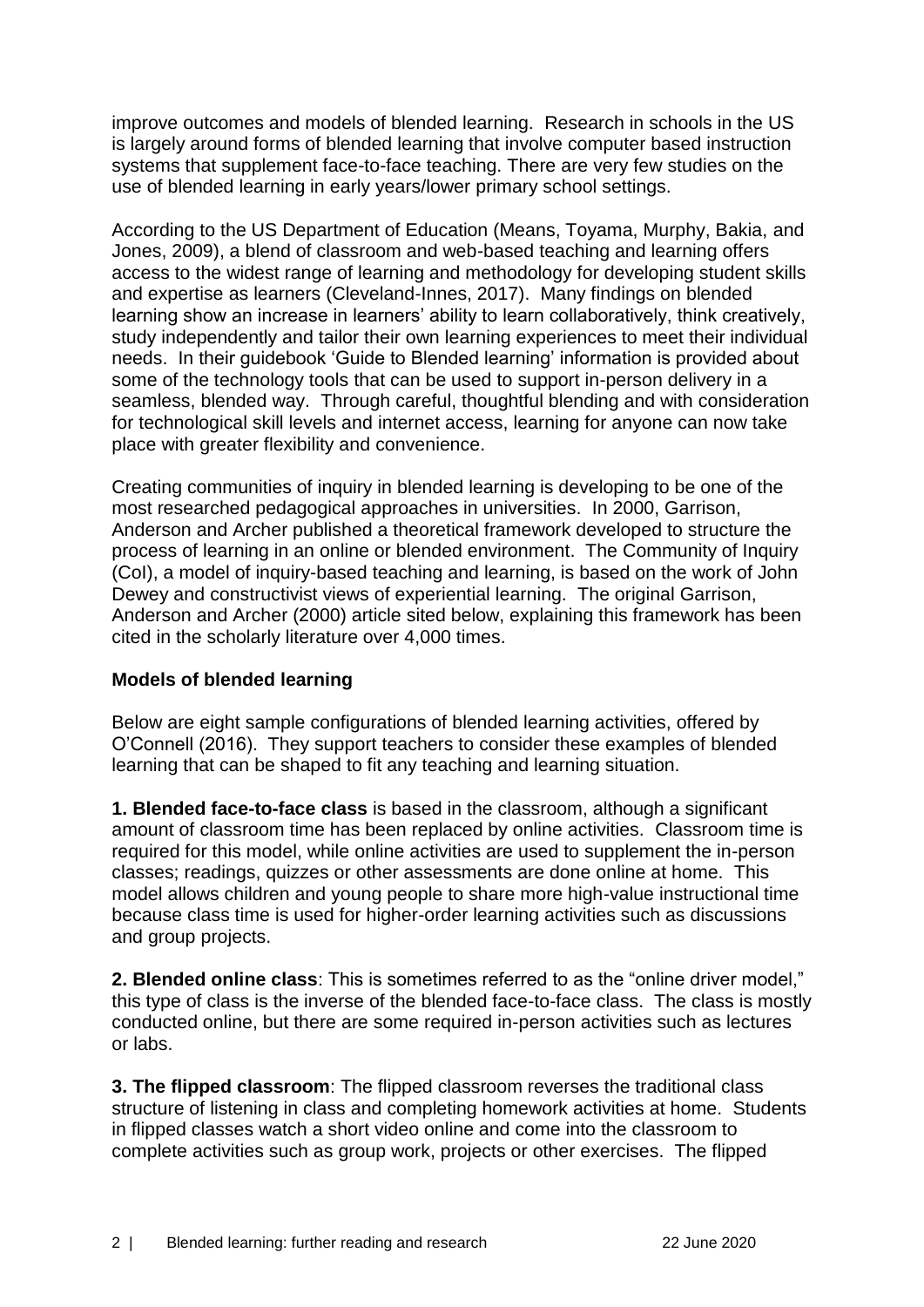classroom model can be seen as a sub-model of the blended face-to-face or blended online class.

Flipped Learning Network (2015):

'A pedagogical approach in which direct instruction moves from the group learning space to the individual learning space, and the resulting group space is transformed into a dynamic, interactive learning environment where the educator guides students as they apply concepts and engage creatively in the subject matter.'

**4. The rotation model:** In this model, students in a course rotate between various types of learning. There are various sub-models: station rotation, lab rotation and individual rotation.

**5. The self-blend model:** While many of the blended learning models on this list are at the course level, self-blending is a programme-level model and is familiar already to many college students. Learners using this model take online courses in addition to their traditional face-to-face teaching.

**6. The blended MOOC:** The blended MOOC is a form of flipped classroom using in person class meetings to supplement a massive open online course. Students access MOOC materials, perhaps from another institution or instructor if the course is openly accessible.

**7. Flexible-mode courses:** Flexible-mode courses offer all instruction in person and online and learners themselves choose how to take their course. This can allow students the flexibility to choose with their teacher how they will attend classes: online or in person. (Beatly, 2016).

**8. Enriched virtual model:** Learners progress on a programme of largely online learning with required face to face sessions with a teacher. These sessions are infrequent (unlike flipped learning).

## **Characteristics that may impact on the effectiveness of blended learning**

**The quality of teaching is the most important factor:** Facets of effective teaching must underpin the approach. This may include linking to relevant prior knowledge, scaffolding new learning, clear explanations, exemplars, support to stimulate active processing, checking understanding, formative and summative assessment and feedback. A holistic view encompassing all aspects and modes of learning must be taken when planning.

**Access to technology:** Lack of access to technology, particularly for disadvantaged pupils, is identified as a key barrier to the success of blended learning approaches. Consequently learning materials should be provided in a range of formats. Online learning should be available on a variety of devices to include smart phones and games consoles as well as desktop/laptop computers and tablets to improve access. Multi device platforms should be considered when constructing online learning e.g. a spreadsheet task presents particular issues when viewed on a smartphone.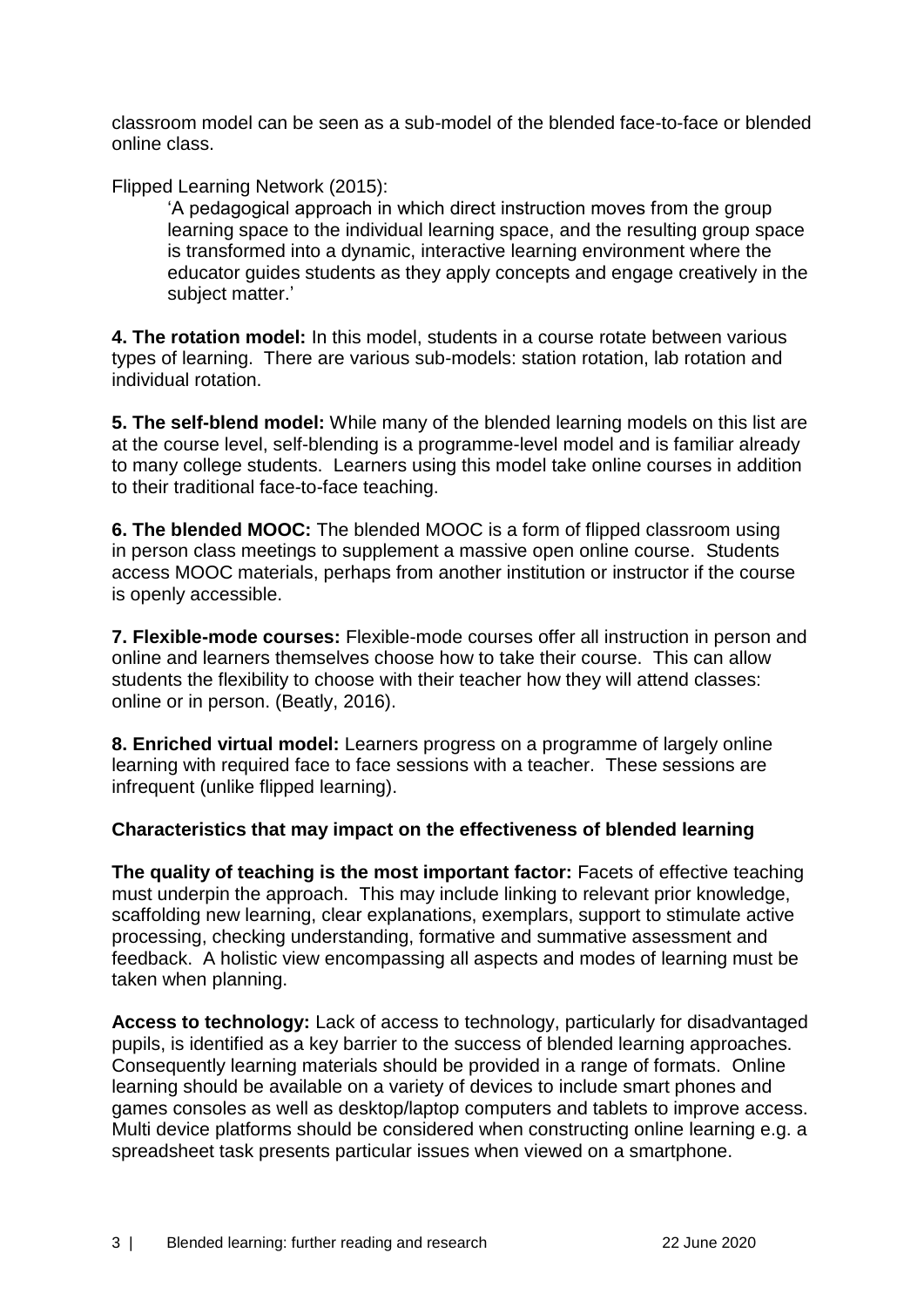**Design of blended learning:** When considering the design of blended learning it is important to clarify the overall pedagogical approach. A holistic view encompassing all aspects and modes of learning must be taken when planning.

**Synchronous/asynchronous:** While synchronous activity may allow real-time teaching, collaboration and connectedness it is dependent on access to functioning technology. Asynchronous activity in not as dependent on technology and offers a higher level of flexibility concerning mode, place, pace and path.

Synchronous (real-time) blended learning ,e.g. learners in a classroom using a device, has a higher level on engagement but this decreases when synchronous learning is used at home. When learning remotely, asynchronous activity has a higher level of engagement.

Synchronous learning activities are undertaken in real time with a teacher/peers. Asynchronous learning activities are undertaken without supervision from a teacher.

**Change of learning environment:** In comparison to online learning, blended learning maintains a degree of familiarity to classroom learning. The range of blended learning models can be seen as a continuum in which flipped learning and enriched learning have a greater degree of self-supported learning of new concepts with an increased cognitive load. While a model of face-face learning plus remote consolidation has lower demand.

**Support independent working:** Supporting pupils to work independently can improve learning outcomes. There is a range of strategies that will support leaners to develop the skill of working independently. Developing the meta-cognitive skills of learners will support them in overcoming difficulties when working remotely. Wider evidence related to metacognition and self-regulation suggests that disadvantaged pupils are likely to particularly benefit from explicit support.

**Use a variety of approaches:** Approaches to blended learning have different strengths and weaknesses. An evidence–based approach should be used to support this selection. For example, games have been successful in modern language teaching. Quizzes may be useful for motivating learners but should be combined with other assessment approaches.

**Planned interactions:** The quality and extent of peer-peer and teacher-pupil interactions is a vital factor in the success of blended learning. These planned interactions in a learning community develop group cohesion, mutual support and facilitate learning. For example, peer marking has been shown to support this. These interactions should be planned holistically for both in school and remote learning. Different ages and stages will require a range of approaches.

**Parental engagement:** Use a range of existing and new approaches to develop the engagement of parents in their children's learning. Consider the needs of carers, including other adults (e.g. grandparents) who may be supporting learning.

**Professional learning:** Pedagogy should underpin the professional learning of teachers in use of technology and implementation of blended learning approaches.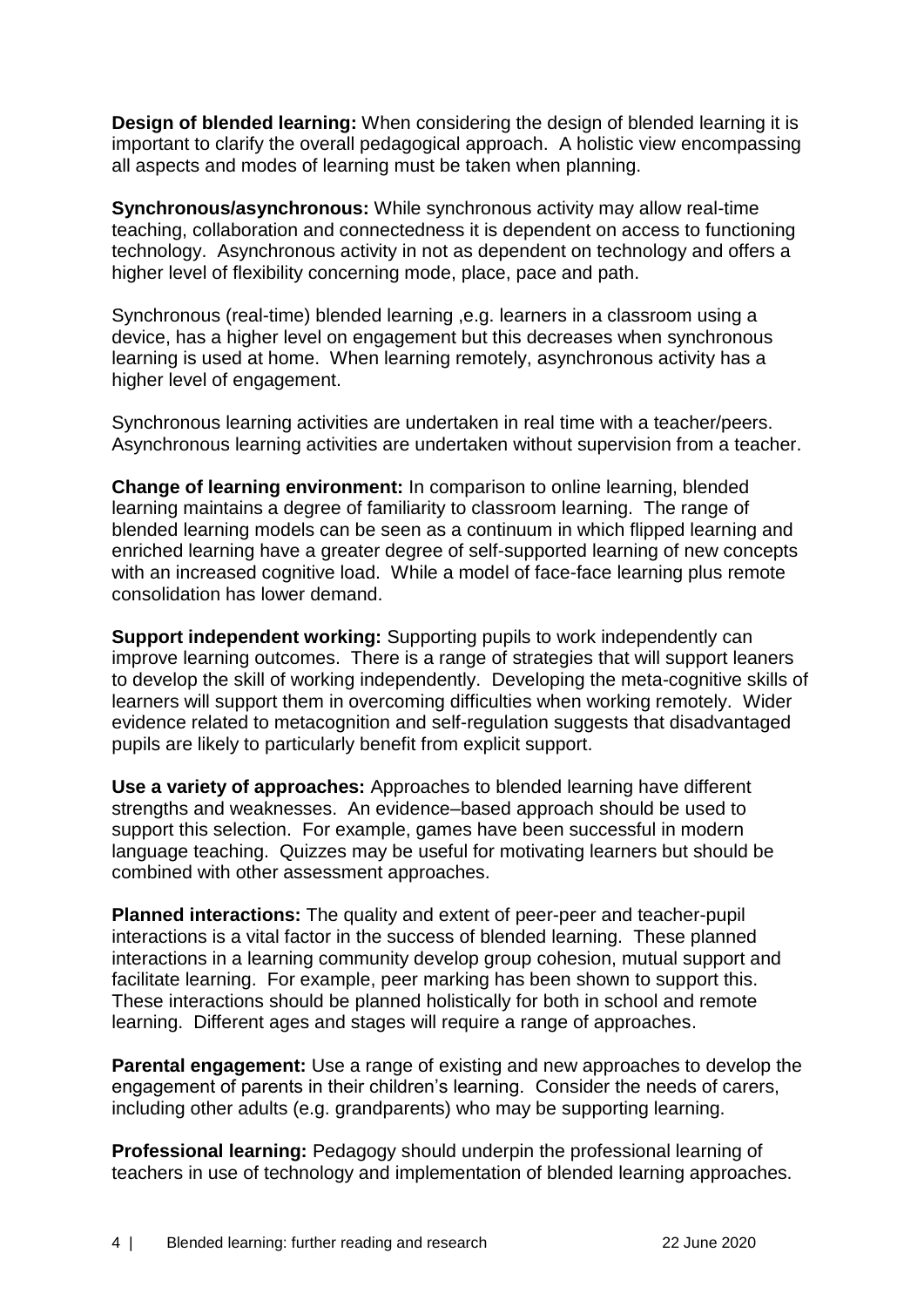Professional learning should:

- empower teachers to critically evaluate and identify blended approaches that can meet learners needs
- develop confidence in using technology
- increase understanding of how technology can meet learners needs
- develop teachers technological, pedagogical and content knowledge involving an interaction between knowledge and skills in use of technology, content (curriculum) and pedagogy
- develop teachers awareness of the social, emotional and behavioural aspects of blended learning and develop their capacity to support learners
- follow the key principles and features of the Model of Professional Learning that will build capacity and promote collaborative practices.
- challenge and develop thinking, knowledge, skills and understanding
- be underpinned by developing skills of enquiry and criticality
- be interactive, reflective and involve learning with and from others.

# **Blended learning in the early years**

While there are very few studies on the use of blended learning in early years/lower primary school settings there are examples of practice in these settings. These include blended learning projects that made extensive and enhanced use of ICT, use of blended rotations and examples of practice that are currently being used to support learning at home that may form models for blended learning activities.

Blended learning is a concept that applies to all ages and stages. Many elements combine to make up blended learning. The principles, challenges and potential benefits of blended learning remain the same at every level. It is the use of appropriate learning outcomes for the correct age and stage that provides every child, young person and student with quality blended learning including very personalised learning opportunities. Whatever the age and stage of the child, a careful high quality blended approach can ensure that maximum learning is provided through the provision of holistic learning at the appropriate level for the learner.

In 'Blended learning: A synthesis of research findings in Victorian education 2006-2011' the Victorian Department of Education and Early Childhood Development (2012) reported on a series of projects between 2006 and 2011 that involved pupils at all stages including primary and early years.

Referring to Bonk and Graham (2006) they found that the following features were present:

- a shift from teacher-centred to student-centred instruction in which students become active and interactive learners (this applied to the entire course, including face-to-face contact sessions)
- increased in interaction between student-teacher, student-student, student content, and student-outside resources.
- integrated formative and summative assessment mechanisms for students and teachers.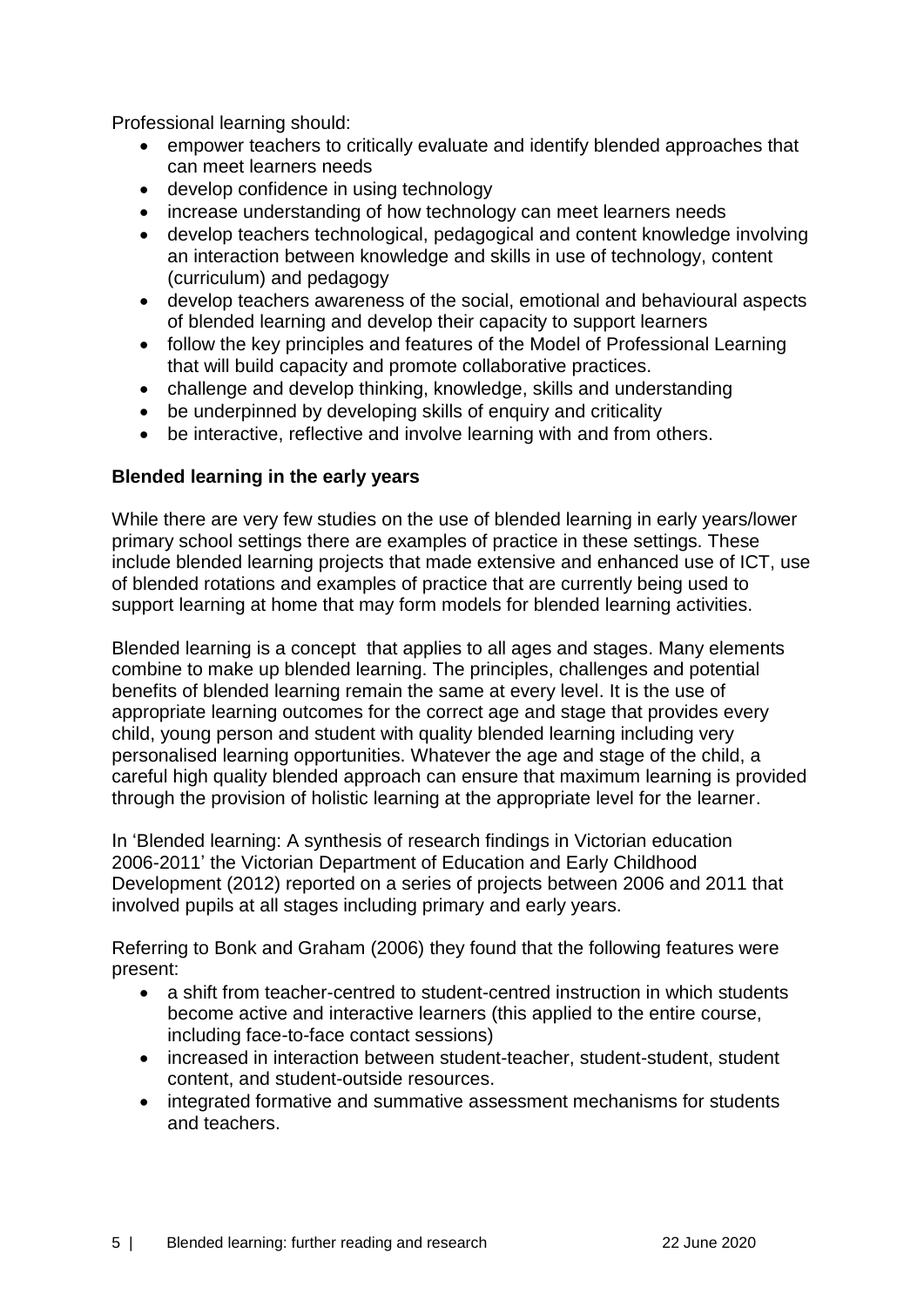Evans et al (2014) reported on the use of technology to personalise learning in a blended rotation approach. Elementary pupils worked in small groups with a teacher while the other pupils worked at computer stations. There is widespread use of this form of blended learning in the US with the majority involving older pupils. They noted two key differences between younger and older students when it comes to blended learning relating to guidance and structure when using online tools and a requirement for developmentally appropriate online programs. In addition they used programmes with a high degree of auditory, visual, and kinaesthetic stimulus.

There are a number of online resources that are currently being used to support learning at home for early years/stages. These examples of practice that are currently being used to support learning at home may form models for blended learning activities. For example, Newark City Schools (2020) has a blended learning landing page with materials produced by staff members for students to continue their learning online and at home. These include activities for learners at all stages including pre-school and kindergarten.

### **Benefits and challenges of creating blending courses and programmes**

(Digital Chalk, 2014): list the benefits and challenges of creating blending courses and programmes in any educational establishment:

The benefits could include:

- **opportunities for collaborative learning:** Online learning spaces could offer greater, more engaging collaboration experiences between students and teachers. These opportunities include collaborative tools such as online forum discussions, wikis, blogs, chat, etc. Through these tools, collaborative connections are available in or out of the online classroom
- **improved accessibility**: Access to classroom and online materials and communication provides convenience and learning skill development
- **communication improvement:** Teachers can reach part-time or full-time students through a variety of communication channels. Staff can choose from email, chat, news, forums, assignment spaces, etc
- **assessment strategies**: Student evaluations of both formative and summative feedback could when appropriate, be more detailed and frequent through online reporting structures.

But of course in every system there are challenges again referenced by (Digital Chalk, 2014).

These may include :

- **technological requirements**: Technological requirements include hardware, software and internet access with appropriate bandwidth. These resource requirements can create systematic lack of access.
- **IT knowledge and skill:** Digital literacy, preparation for use of technological tools is required. Lack of such knowledge and skill is a significant barrier to access in the first place and quality learning experiences thereafter. Access to technical support is a related and significant requirement.
- **lack of self-pacing and self-direction**: Online learning both requires and encourages learner independence and management. Students come to online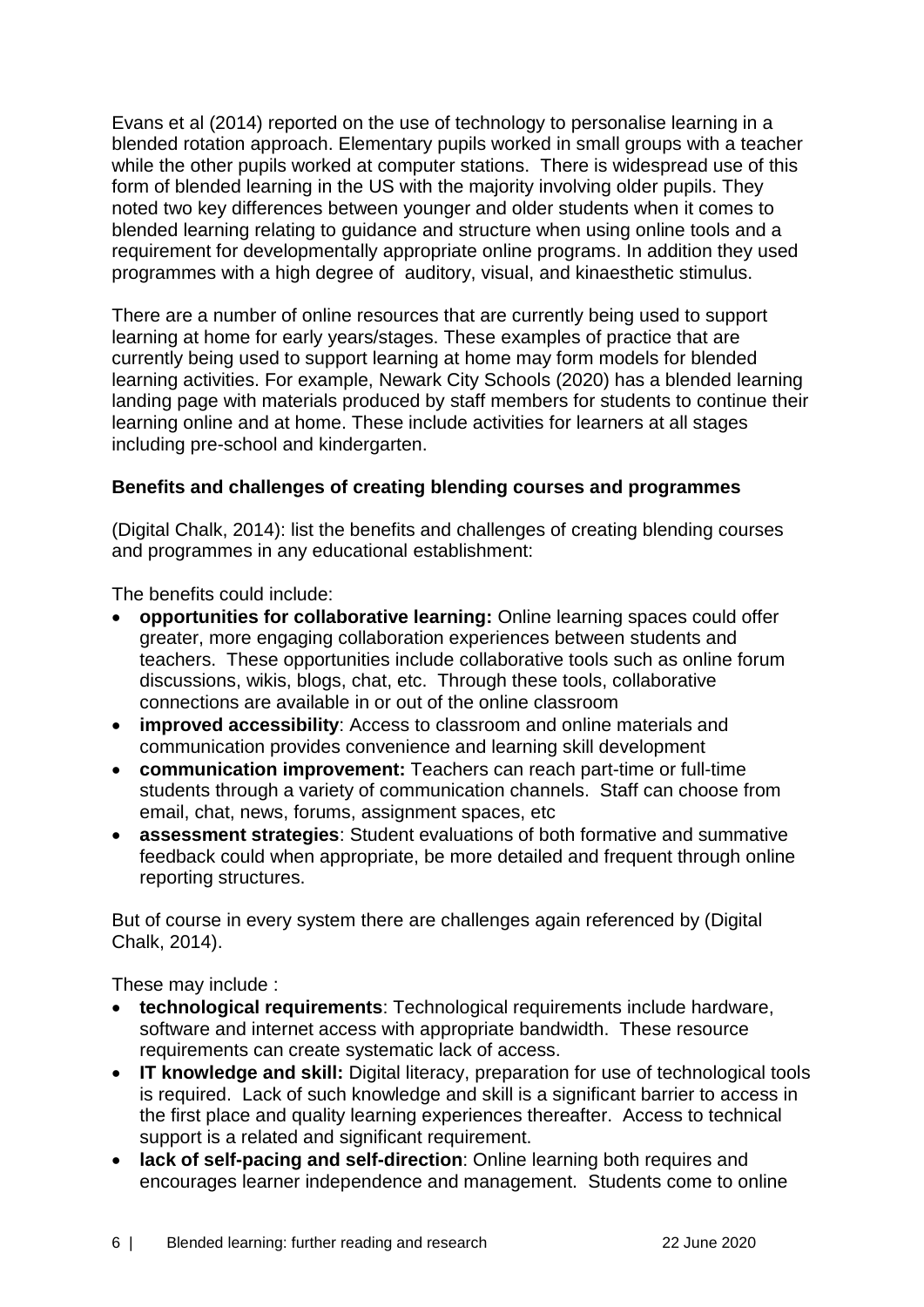learning with varying degrees of learning competence; supporting such learning self-management should be part of all online learning experiences.

### **Summary**

The above findings suggest that care will be needed going forward and proper provision of training and the provision of quality digital resources will need to be put in place to ensure the implementation of a 'blended learning' system is successful.

McGinnis (2005) suggests a number of areas to note in the learning strategies within blended learning. These include ensuring that instructional materials and delivery of messages must be consistent and teaching materials provided must always be improved and updated when relevant to do so. Careful consideration should be given to the allocation of time and important tutorial time should be used for those specifically who require additional help.

As stated by Azis YM, Suharyati H and Susanti S, ( 2020 p.466-474),

"In order for blended learning to be successful, the percentage of time that is split with the percentage of online learning and face-to-face learning has to be appropriate. This is necessary because if the percentage of online learning is too large this will cause the student to ask questions and discuss difficulties, resulting in decreased motivation to learn. Vice versa, if the percentage of learning face-to-face given is too much this will cause the students to have total dependence on teachers, thus making the students unable to learn independently".

We have seen from the research referenced above that there is a plethora of research into what blended learning is. What is less available according to Smythe (2017, p. 854) is:

"the means to evaluate the effectiveness of blended learning which is frequently lacking since there are a relatively limited range of tools and methods that support staff in designing blended learning curricula".

This next period in Scottish education will undoubtedly be able to support future research on the implementation and success of blended learning. As the present literature on 'blended learning' develops, and in particular the detailed report referenced above on 'blended learning' by the [Commonwealth of Learning](http://oasis.col.org/handle/11599/3095#:~:text=The%20Guide%20to%20Blended%20Learning,%2Dto%2Dface%20classroom%20activities.&text=It%20provides%20a%20general%20discussion,and%20the%20subject%20being%20taught.) : Guide to [Blended Learning,](http://oasis.col.org/handle/11599/3095#:~:text=The%20Guide%20to%20Blended%20Learning,%2Dto%2Dface%20classroom%20activities.&text=It%20provides%20a%20general%20discussion,and%20the%20subject%20being%20taught.) there is strong justification to support Scottish teachers in developing this way of working going forward in August 2020. This detailed publication is an important addition to the literature available on 'blended learning' and undoubtedly surfaces important findings to be considered going forward. (Martha Cleveland-Innes with Dan Wilton, 2018).

Lastly, in addition to the above 'Guide to Blended Learning' the Commonwealth of Learning has also put out literature on blended learners to support children, young people and students. This is particularly pertinent during the Coronavirus (COVID-19) lockdown period. It includes clear and helpful guidelines for all learners including encouraging them to develop skills to learn online and become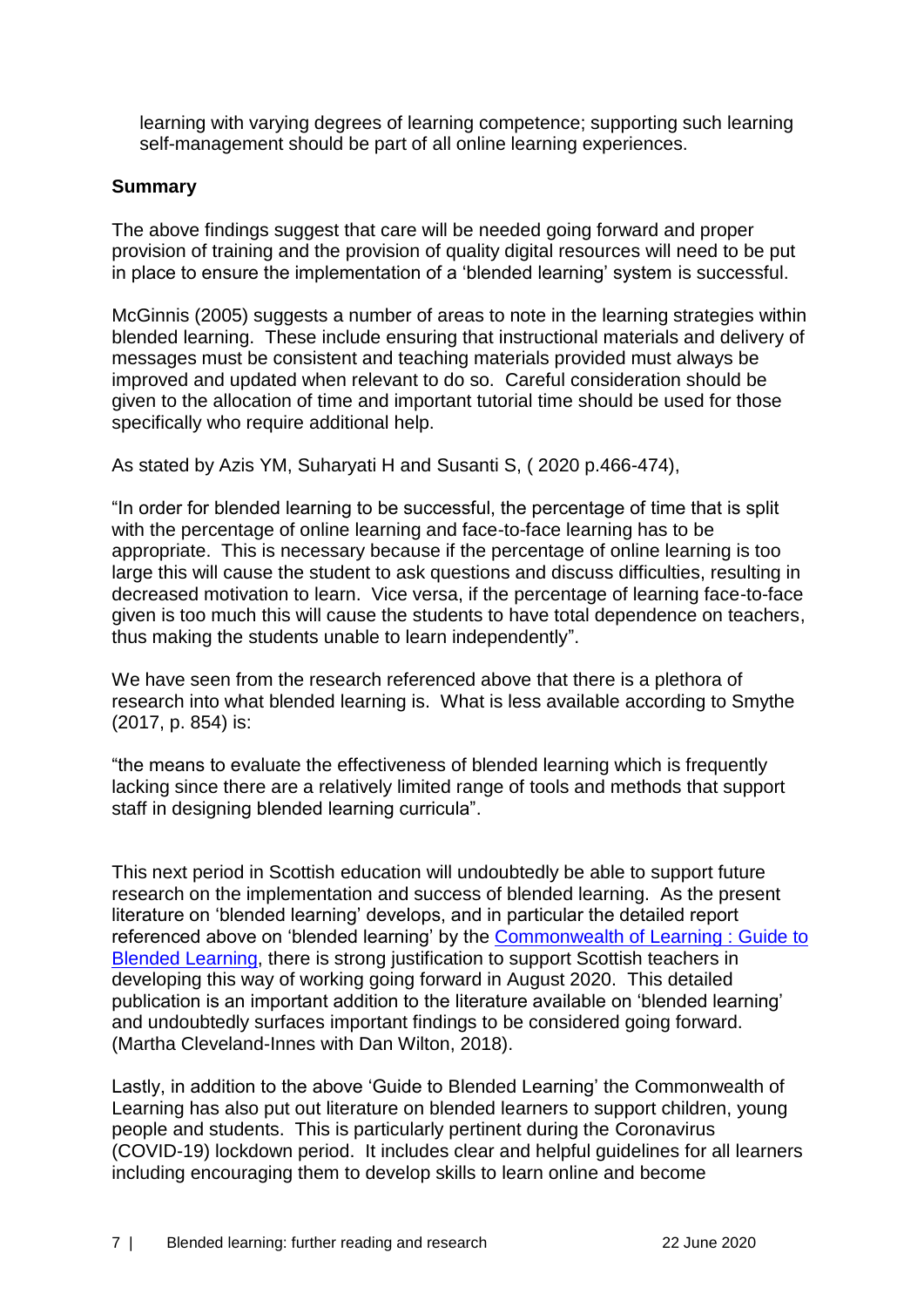self-directed learners by accessing appropriate digital tools and short courses. Young people are also encouraged to engage in group learning activities online and remain connected with their peer groups. They should also develop a study schedule to manage time effectively. This paper also advises learners where possible to stay connected with teachers and other students regularly through the telephone, social media and a learning management systems.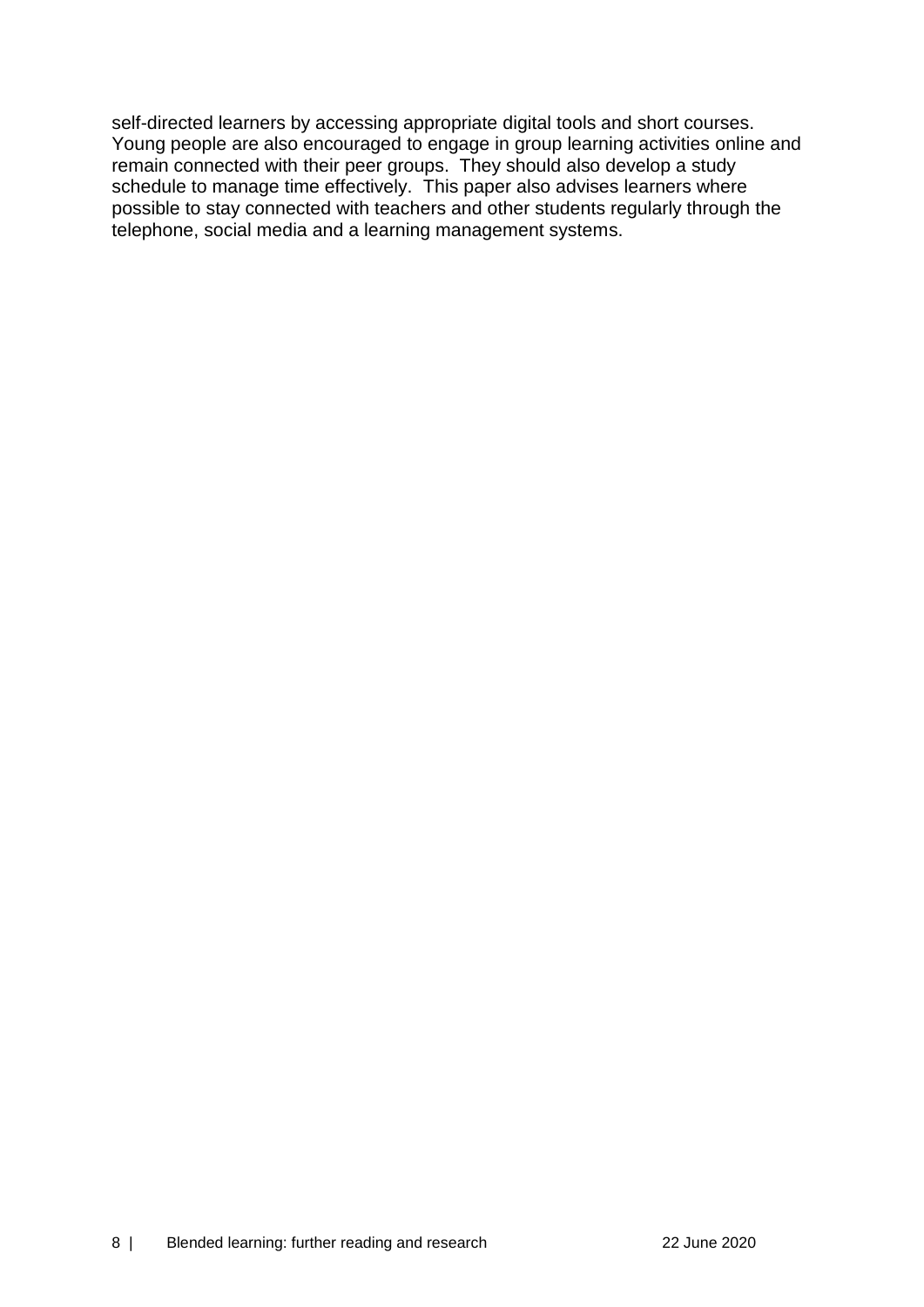## **References**

Azis YM,Suharyati H, Susanti S. *Sharing time Learning (Face to face and Online learning) in Bended learning*. International Journal of Psychosocial Rehabilitation 2020 04;24 (2):466-474 [http://search.ebscohost.com/login.aspx?direct=true&db=asn&AN=142327747&site=e](http://search.ebscohost.com/login.aspx?direct=true&db=asn&AN=142327747&site=eds-live&custid=s2198163&authtype=uid&user=scotland&password=Sc0tgovlib*1) [ds-live&custid=s2198163&authtype=uid&user=scotland&password=Sc0tgovlib\\*1](http://search.ebscohost.com/login.aspx?direct=true&db=asn&AN=142327747&site=eds-live&custid=s2198163&authtype=uid&user=scotland&password=Sc0tgovlib*1)

Beatly, B. (2016). *Hybrid flexible course and program design: Models for studentdirected hybrids [Blog post].* Retrieved from<http://www.drbrianbeatty.com/wordpress/>

Cleveland-Innes . M with Wilton. D at Athabasca University, Canada Commonwealth of learning : *Guide to blended learning* Available at: [http://oasis.col.org/bitstream/handle/11599/3095/2018\\_Cleveland-Innes-](http://oasis.col.org/bitstream/handle/11599/3095/2018_Cleveland-Innes-Wilton_Guide-to-Blended-Learning.pdf?sequence=1&isAllowed=y)Wilton Guide-to-Blended-Learning.pdf?sequence=1&isAllowed=y (accessed 8<sup>th</sup>) June 2020).

Commonwealth of Learning: COL (2020). *Guidelines on Distance Education during COVID-19*. Burnaby: COL.

DigitalChalk. (2014). *Pros and cons of blended learning.* Retrieved from https://www.digitalchalk. com/blog/pros-and-cons-of-blended-learning. All rights Reserved. Two Town Square Boulevard, Suite 242 • Asheville, NC 28803 • 877-321- 2451

Doucet, A., Netolicky, D., Timmers, K. and Tuscano, F.J. *Thinking about Pedagogy in an Unfolding Pandemic An Independent Report on Approaches to Distance Learning During COVID19 School Closures* Retrieved from [https://issuu.com/educationinternational/docs/2020\\_research\\_covid-19\\_eng](https://issuu.com/educationinternational/docs/2020_research_covid-19_eng)

Evans M, Hawkins J and McCrary P (2014) A Kentucky elementary school uses technology to personalize learning for its youngest students. *Principa*l [https://www.naesp.org/principal-novemberdecember-2014-supporting](https://www.naesp.org/principal-novemberdecember-2014-supporting-teachers/blended-learning-early-learners)[teachers/blended-learning-early-learners](https://www.naesp.org/principal-novemberdecember-2014-supporting-teachers/blended-learning-early-learners)

Garrison, D. R. (2000). *Theoretical challenges for distance education in the 21st Century: A shift from structural to transactional issues. International Review of Research in Open and Distance Learning,* 1(1), 1-17.

*McGinnis, M. (2005). Building A Successful Blended learning Strategy. Retrieved from http://www.ltim agazine.com/ltim agazin. In* Azis YM,Suharyati H, Susanti S. Sharing time Learning (Face to face and Online learning) in Bended learning. International Journal of Psychosocial Rehabilitation 2020 04;24 (2):466-474

Means, B., Toyama, Y., Murphy, R., Bakia, M., & Jones, K. (2009*). Evaluation of evidence-based practices in online learning: A meta-analysis and review of online learning studies.* Washington, DC: US Department of Education

Newark Blended Learning.<https://www.newarkschools.us/BlendedLearning.aspx>